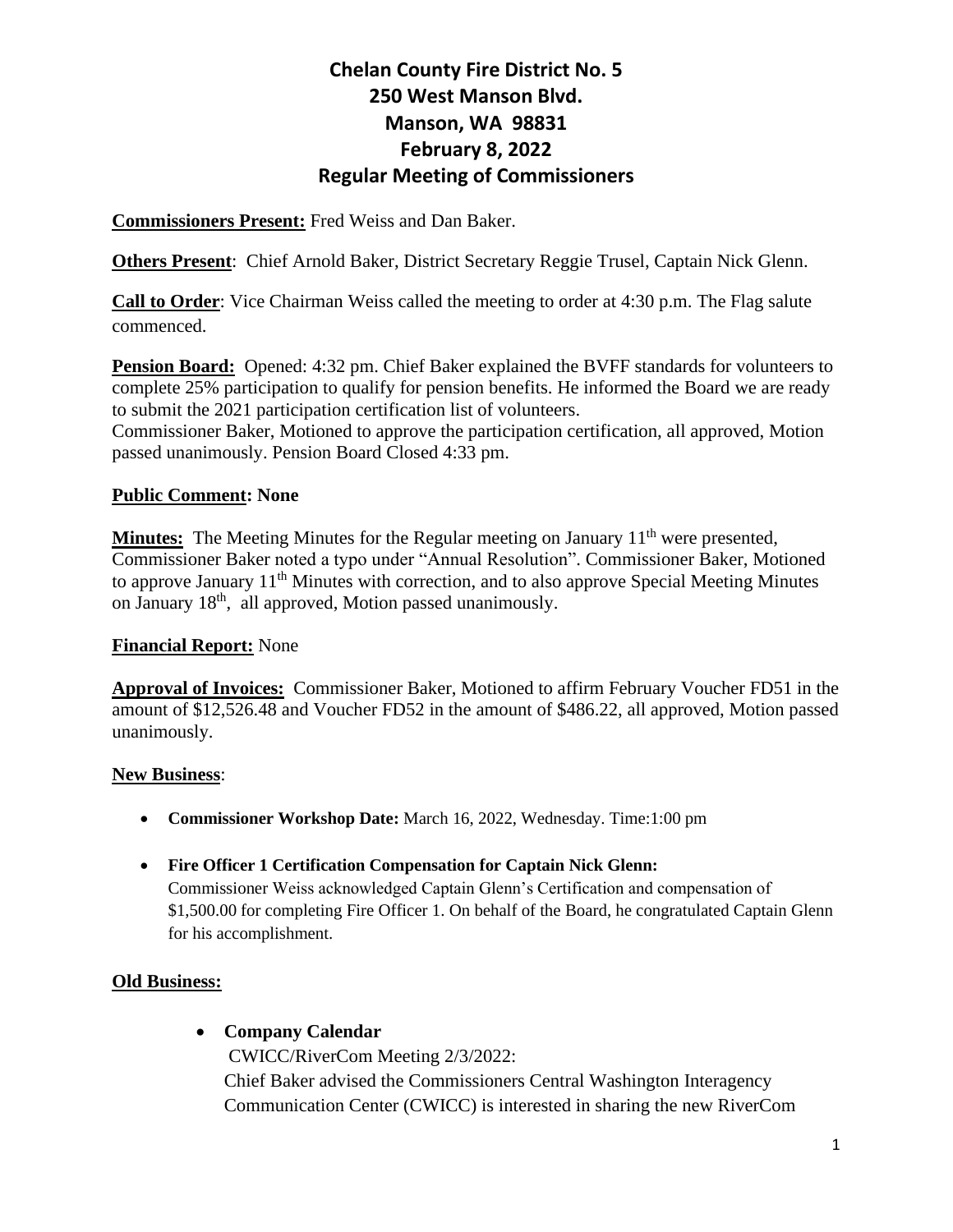building location. He indicted how RiverCom board will be exploring this opportunity. CWICC represents: US Fish and Wildfire Service (USWS), Department of Natural Resources (DNR), US Forest Service (USFS) and Bureau of Land Management (BLM). Kozi Radio Interview: Scheduled 2/8/2022

Levy Workshop: Commissioner Baker added he and Commissioner Weiss will be attending February  $14<sup>th</sup>$  in Wenatchee.

- **Station 52 Bay Addition**: (5% Retainage Release) Chief Baker reiterated to the Board; we are still waiting for Awarding Agency Application approval through L&I and hopes to complete the process soon.
- **Station 52 Irrigation:** Chief Baker announced his plans to level the land area at Station 52, prepping for this Springs irrigation work.
- **Pre-Fire Plans:** The Chief advised he will be reconnecting with local businesses and adding a few more to our list. He is preparing to send out more Pre-Fire Plan letters.
- **Policy Updates:** Chief Baker reported he has been working on the Policy and Procedure Manuel. He described the three policies: two Driving and one Operational Guidelines.

Commissioner Baker mentioned attorney Brian Snure's response regarding policy and nepotism. He expressed the need to have the attorney draft a policy specifying (hiring of family members). Chief Baker agreed to contact Snure Law Offices to start the process in adding new policy.

• **Assistant Chief/Training Officer Position:** None

#### **EMS Report**: None

#### **Assistant Chief's Report:** Kermit McClellan-None

#### **Chiefs Report:**

#### **\*Additional Discussion for Chiefs Report**

 **Incidents:** Chief Baker reported the month of January was slow with calls. He advised the Board the volunteer Fire Training is now held on Tuesday nights. OTEP training will be one Monday per month and the first Monday of the month will be the department's Officers meeting.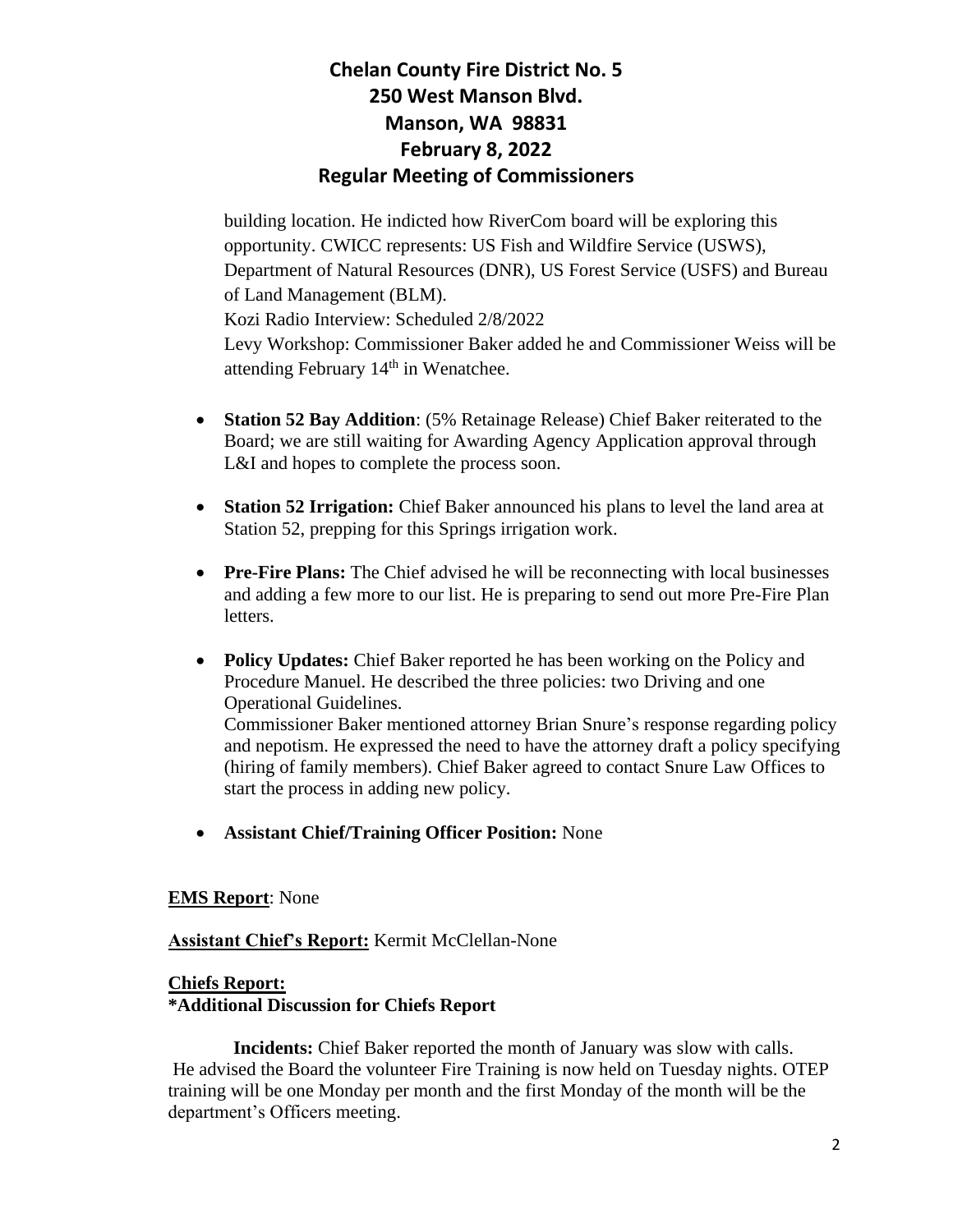He briefed the Board; Wayne Worzella now does Truck checks. He is responsible for inventory of our different engines. Truck inspections are still going to be done by the drivers prior to their driver-training (pre-trip). They have Vehicle Inspection sheets to follow for each engine.

**Personnel and Training:** The Chief informed the Commissioners, he is organizing a Live Training Burn with three buildings close to town, coming up this Spring. He indicated there was a training burn with Chelan County Fire District 7, unfortunately we were not informed in time to have our volunteers participate.

**Recruitment & Retention:** Chief Baker announced the department has a new recruit from Chelan County Fire District 7 now living in the Manson area. He explained he will be participating in the Fire Academy in Chelan. Two-Three months training, where part of the classes will be held in Chelan and part in Wenatchee, working with Chelan County District 1.

Commissioner Baker asked if any of the Officers have seen the new Aerial training guide. The Chief reported not yet, he expressed his idea of assigning an officer to help advise volunteers, those with FF1 and FF2 Certifications.

**Facilities and Equipment:** The Chief attended the recent Lake Chelan Reclamation District-Board meeting held February 8th. They discussed our Fire Districts lease agreement for Station 51. It was approved by LCRD Board to increase the Fire Districts rent by 3% yearly.

#### **Public Comment**: None

**Adjournment**: Commissioner Weiss closed the meeting with no additional business before the Commissioners; the meeting adjourned 5:17 pm.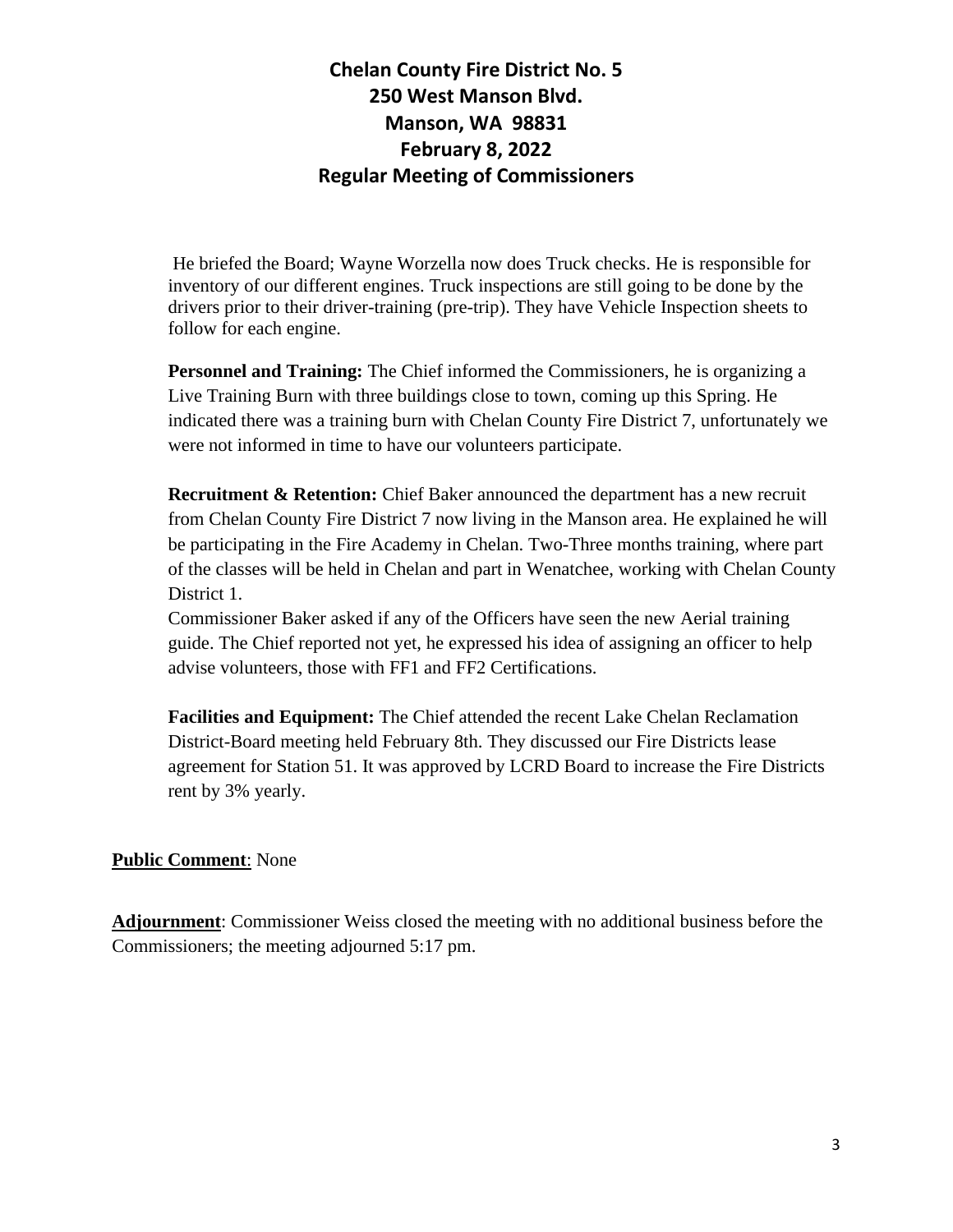**Chelan County Fire District 5 Board of Commissioners:**

**Commissioner Chairman Dana Starkweather**

**\_\_\_\_\_\_\_\_\_\_\_\_\_\_\_\_\_\_\_\_\_\_\_\_\_\_\_\_\_\_\_\_**

**\_\_\_\_\_\_\_\_\_\_\_\_\_\_\_\_\_\_\_\_\_\_\_\_\_\_\_\_\_\_\_\_**

**Commissioner Fred Weiss** 

**Commissioner Dan Baker Attest: Regenia Trusel** 

 **District Secretary**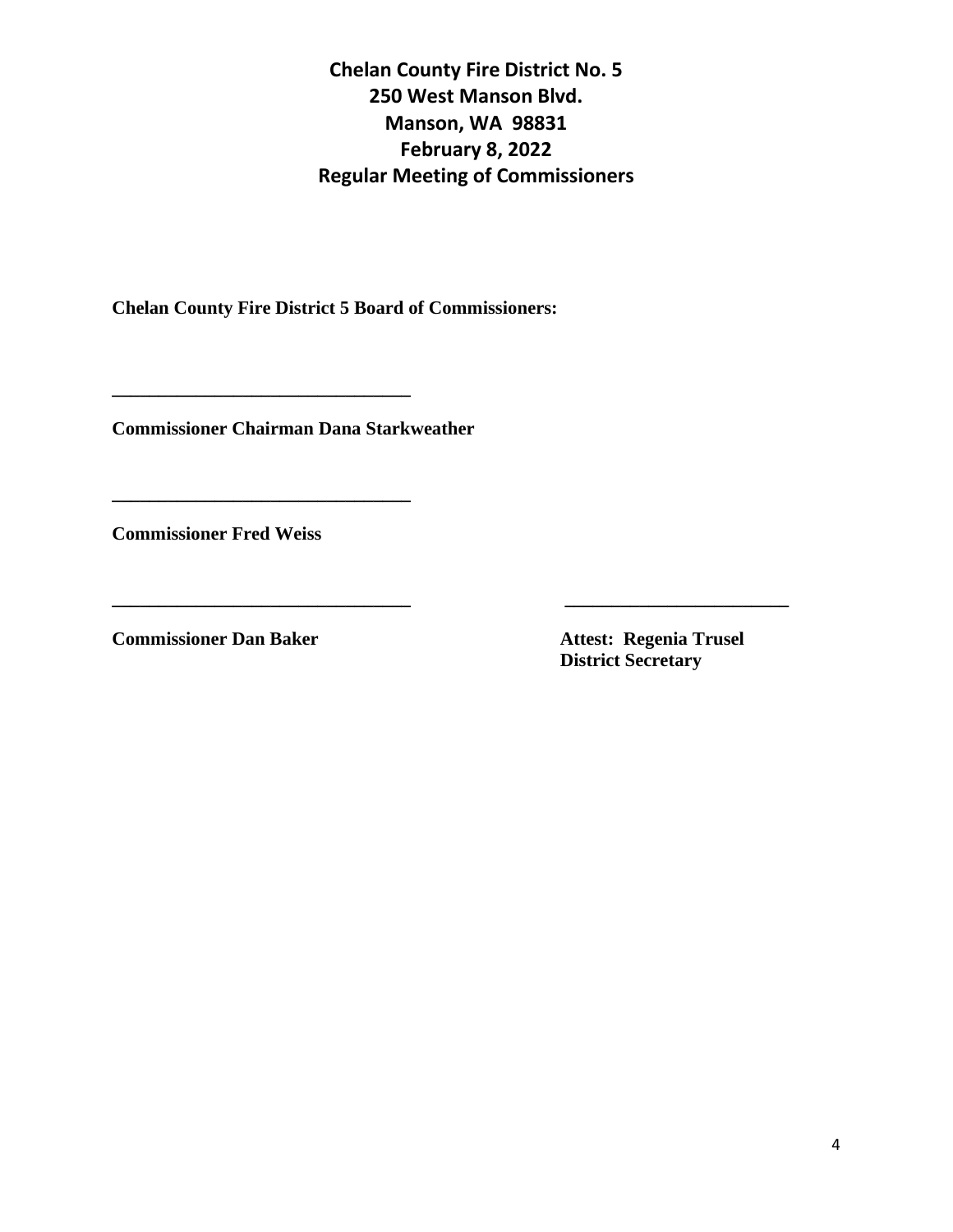

# Manson Fire Department

Chelan County Fire District 5 P.O. Box D Manson WA 98831-0438 mansonfire.org

## **Chiefs Report February 8, 2022**

#### **Incidents**

25 Calls for service in the month of January; 19 within Fire District 5 and 6 out of District. Fire responded to 7 calls within District 5, 2 mutual aid calls.

In District 5; 1 MVA with no injuries, 1 MVA with injuries, 1 Smoke detector activation-no fire, 2 Assist EMS, 1 Structure fire (In the rental unit above the Sunset Grill, a plastic box was placed on the stove, unknowingly the burner knob was bumped and turned to high. The plastic box ignited, fire contained to the island with the stove. Sever smoke damage to the apartment. Able to restore power to the apartment except the island.) and 1 Dispatched & cancelled.

EMS responded to 17 medical calls in District 5. 12 Calls EMS handled without Fire, 1 MVA with no injuries, 1 MVA with injuries, 1 Structure fire, and 2 with assistance of Fire.

Out of District 5; 3 Medical calls, and 1 Dispatched and cancelled.

January Call Times;

Fire Call Processing was at 0:50, Arrival on scene at 6:31.

EMS Call Processing was at 1:25, Arrival on scene at 9:47.

Of the 19 dispatches in District 5, 18 calls were compliant to NFPA 1221, for call processing for 94.7%.

Of the 18 responses in District 5, 17 calls were compliant to Fire District 5 benchmark of 12:00 minutes for 94.4%.

### **Personnel and Training**

I think the new training format is working out well. I know there will be some hiccups with some schedules. Over all it is giving us more drill time.

- I have a couple of structures to drill on and burn this spring. I haven't got to look inside them yet. We should get some non-fire drill time before burn day.
- Training in January consisted of a walkthrough of the new motel showing all the fire protection devises and locations, chimney fires, highway flagging, medical OTEP (Culture of Safety module) and an officer meeting. I cancelled the last drill of the month due to the Covid numbers being high. Very minor impact of Covid to District personnel.

### **Recruitment & Retention**

1 new recruit packet given out. An individual that was on District 7 now lives in Manson and also works in Manson. Chief Asher advised him to transfer to District 5.

### **Facilities and Equipment**

Building Addition – We are waiting for WA L&I to respond back with "no liens", then we can release the 5% retainage.

Equipment – We had a challenge getting the firefighters to complete all truck checks. They were good about the Engines, but other trucks not always checked. I have asked Wayne if he would do the detailed checks monthly at his convenience, it seems to be working well for everyone. I have redefined the driver's expectations in that they do a pre-trip inspection as part of their regular drive time. The pre-trip inspection includes the usual fluids and visual inspection, but also includes